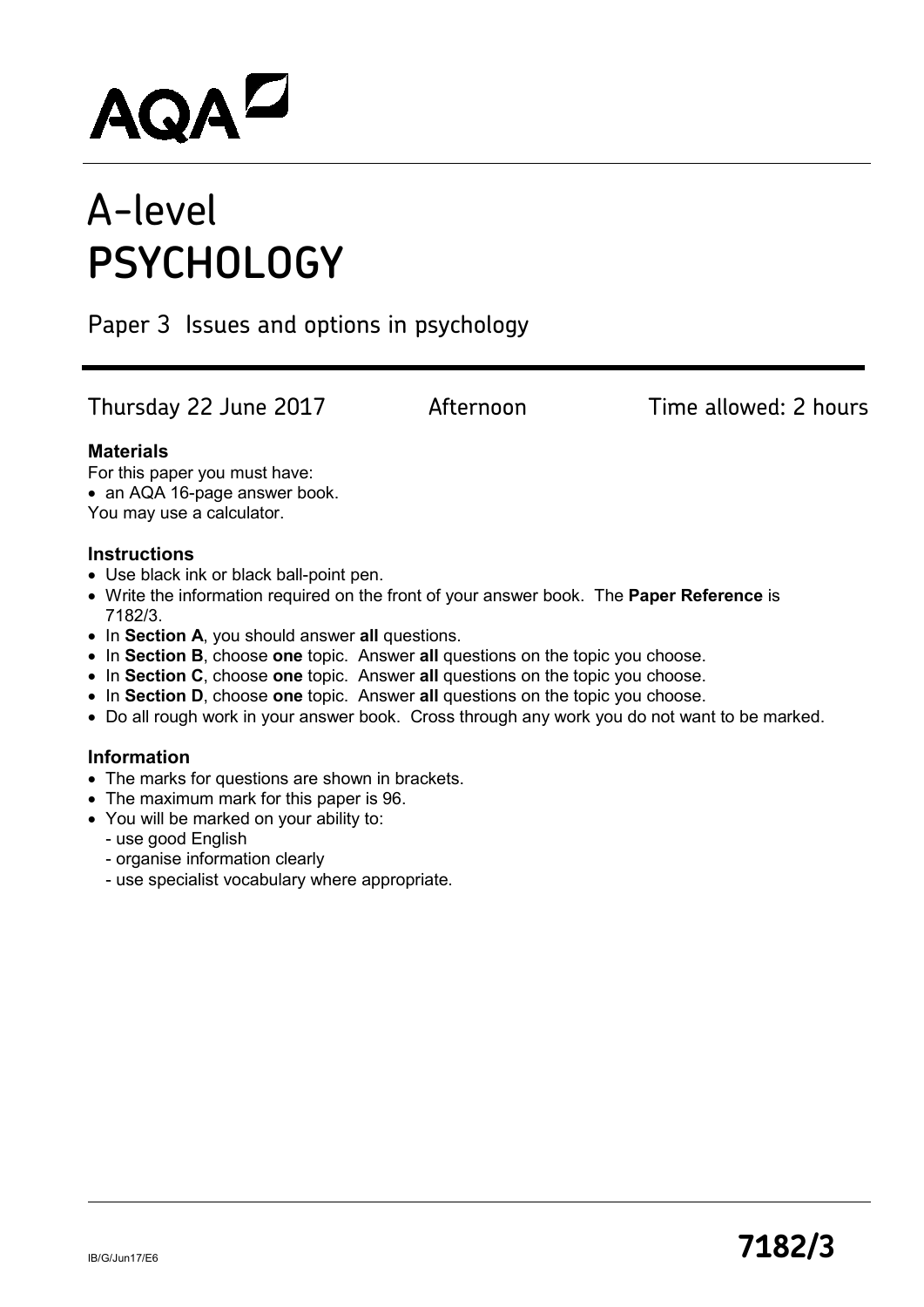# **Section A**

# **Issues and debates in Psychology**

Answer **all** questions in this section.

| 1<br>0          |        | Which of the following best describes a reductionist approach in psychology?<br>Write A, B, C, or D in your answer book.                                                                                                                                                                                                                                                                                                                                                                                       | [1 mark]   |
|-----------------|--------|----------------------------------------------------------------------------------------------------------------------------------------------------------------------------------------------------------------------------------------------------------------------------------------------------------------------------------------------------------------------------------------------------------------------------------------------------------------------------------------------------------------|------------|
|                 | A<br>В | Explaining behaviour in a complicated way in terms of complex<br>mechanisms.<br>Explaining behaviour in a simple way in terms of basic units.                                                                                                                                                                                                                                                                                                                                                                  |            |
|                 | C      | Explaining behaviour in one way and ignoring all other explanations.                                                                                                                                                                                                                                                                                                                                                                                                                                           |            |
|                 | D      | Explaining behaviour in several different ways at the same time.                                                                                                                                                                                                                                                                                                                                                                                                                                               |            |
| $\mathbf{2}$    |        | Which of the following best describes an idiographic approach in psychology?<br>Write A, B, C, or D in your answer book.                                                                                                                                                                                                                                                                                                                                                                                       | [1 mark]   |
|                 | A      | Studying individuals in order to establish general laws of behaviour.                                                                                                                                                                                                                                                                                                                                                                                                                                          |            |
|                 | В      | Studying individuals without intending to establish general laws of<br>behaviour.                                                                                                                                                                                                                                                                                                                                                                                                                              |            |
|                 | C      | Studying large samples in order to establish general laws of behaviour.                                                                                                                                                                                                                                                                                                                                                                                                                                        |            |
|                 | D      | Studying large samples without intending to establish general laws of<br>behaviour.                                                                                                                                                                                                                                                                                                                                                                                                                            |            |
|                 |        | A psychologist asked men aged 25 to 35 years to keep a diary record of how<br>many miles they walked in a week. The psychologist also asked each man to<br>climb a flight of stairs, then took each man's heart rate. For each man, the<br>number of miles walked in the week was correlated with heart rate after climbing<br>stairs. The findings showed a significant negative correlation. A national<br>newspaper reported the findings under the headline 'Everyone should walk for a<br>healthy heart'. |            |
| $3\phantom{.0}$ |        | Explain how the newspaper headline might be an example of beta bias.                                                                                                                                                                                                                                                                                                                                                                                                                                           | [2 marks]  |
| 4               |        | Briefly suggest one way in which psychologists might address the problem of<br>beta bias in their research.                                                                                                                                                                                                                                                                                                                                                                                                    | $[1$ mark] |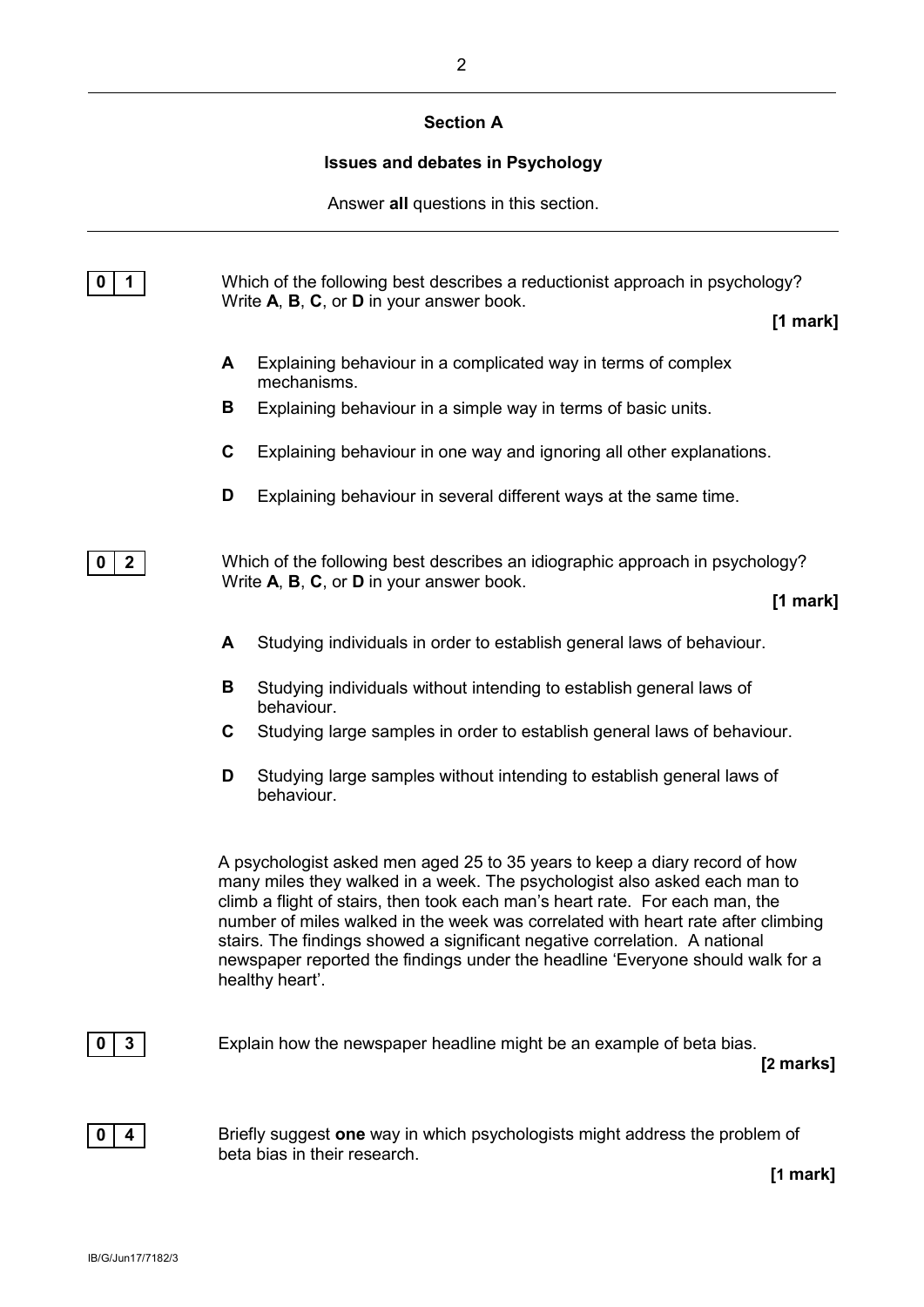**0 5** Explain **one** problem with the method used to determine the number of miles walked in the week. Suggest an alternative measure that would overcome this problem.

#### **[3 marks]**

**0 6** Dancho is a talented and famous musician. He was taught to play the piano by his father who was a concert pianist. From the age of four years Dancho attended a specialist music school where he spent many hours each day practising the piano.

> In a recent TV interview Dancho said, 'My earliest memories are of notes and melodies, so music is a part of me. To hear the applause in the concert hall is what I live for. Even if I wanted to stop playing, I could not.'

Discuss **two or more** types of determinism. Refer to the case of Dancho as part of your discussion.

**[16 marks]**

**Turn over for Section B**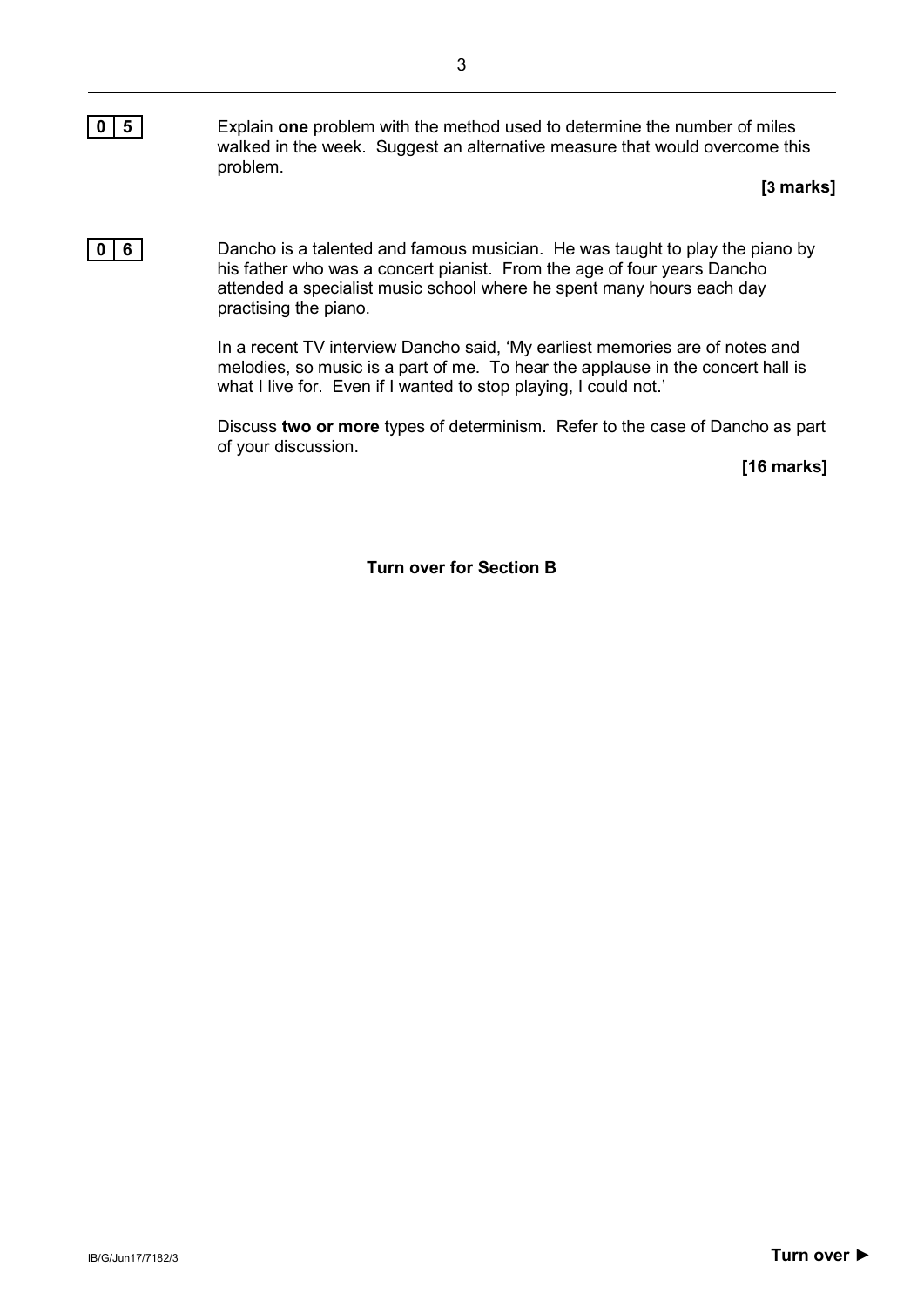## **Section B**

# **Relationships or Gender or Cognition and development**

Choose **one** topic from **Section B**. Answer **all** questions on the topic you choose.

# **Topic: Relationships**

| 7<br>0 | Which two of A, B, C, D and E are important factors in attraction according to the<br>filter theory of attraction? Write the two correct letters in your answer book.<br>[2 marks]                                     |
|--------|------------------------------------------------------------------------------------------------------------------------------------------------------------------------------------------------------------------------|
|        | Personal compliments<br>A                                                                                                                                                                                              |
|        | Profit and loss<br>B                                                                                                                                                                                                   |
|        | C<br>Self-disclosure                                                                                                                                                                                                   |
|        | D<br>Similarity in attitude                                                                                                                                                                                            |
|        | Е<br>Social demography                                                                                                                                                                                                 |
| 8<br>0 | In 1992, a book about human relationships was published in London. The book<br>was written by Steve Duck from the University of Iowa. The title was 'Human<br>Relationships'. The book was published by Sage.          |
|        | A researcher needs to modify the above information to include Duck's book in the<br>references section of a scientific report.                                                                                         |
|        | Write the full reference for this book as it should appear in the reference section<br>of the researcher's report.                                                                                                     |
|        | [2 marks]                                                                                                                                                                                                              |
| 9<br>0 | Barbara and Jamima are both having relationship difficulties with their respective<br>partners.                                                                                                                        |
|        | Barbara says, 'I'm really fed up and I wish the relationship was over. But I can't<br>tell him, because he thinks everything is fine."                                                                                 |
|        | Jamima says, 'We are getting through it slowly. We've told the children what's<br>going to happen to them and sorted out the money side. My mum was upset but<br>she's OK about it now. Friends take sides of course.' |
|        | Referring to Barbara's and Jamima's comments, outline two phases of<br>relationship breakdown proposed by Duck.                                                                                                        |
|        | [4 marks]                                                                                                                                                                                                              |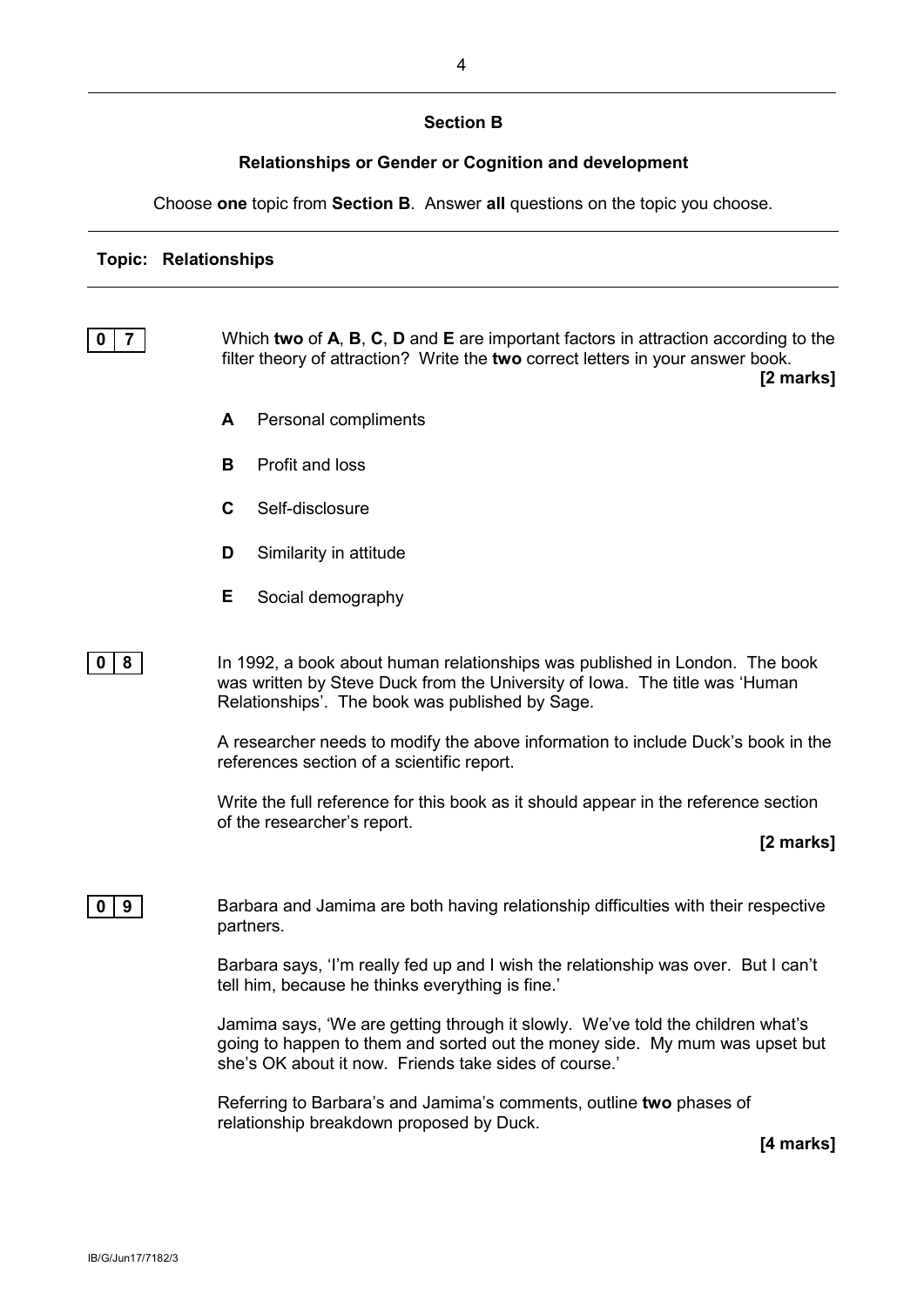#### **1 0** Discuss what psychological research has told us about virtual relationships in social media.

**[16 marks]**

#### **Topic: Gender**

**1 1** According to psychoanalytic theory, which **two** of **A**, **B**, **C**, **D** and **E** have a very important role in gender development? Write the **two** correct letters in your answer book.

**[2 marks]**

- **A** Identification
- **B** Imitation
- **C** Initiation
- **D** Internalisation
- **E** Interpretation
- 

**1 2** In 1993, a book about gender was published in New Haven. The book was written by Sandra L Bem from Cornell University. The title was 'The lenses of gender: transforming the debate on sexual inequality'. The book was published by Yale University Press.

> A researcher needs to modify the above information to include Bem's book in the references section of a scientific report.

Write the full reference for this book as it should appear in the reference section of the researcher's report.

**[2 marks]**

#### **Topic: Gender continues on the next page**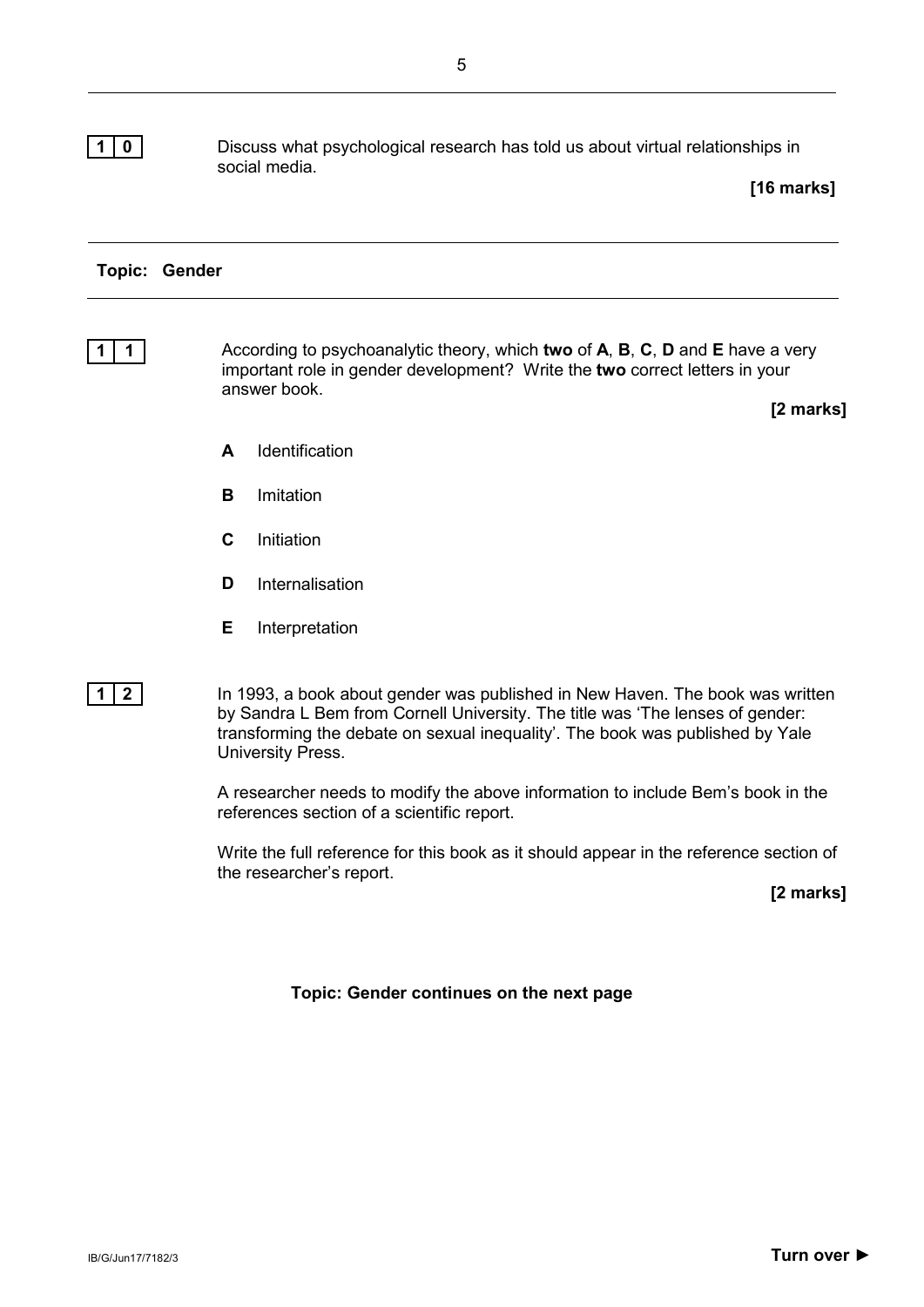#### **1 3** Two mothers are talking about their respective children Ben and Dido. One of the children has Turner's syndrome and the other has Klinefelter's syndrome.

Ben's mum says, 'He had problems at school, and there were physical differences too.'

Dido's mum says, 'She did better at schoolwork in some ways than other children. But physically, there will always be noticeable differences.'

Referring to the comments about Ben and Dido, outline Turner's syndrome **and** Klinefelter's syndrome.

**[4 marks]**



**1 4** Discuss what psychological research has told us about atypical gender development.

**[16 marks]**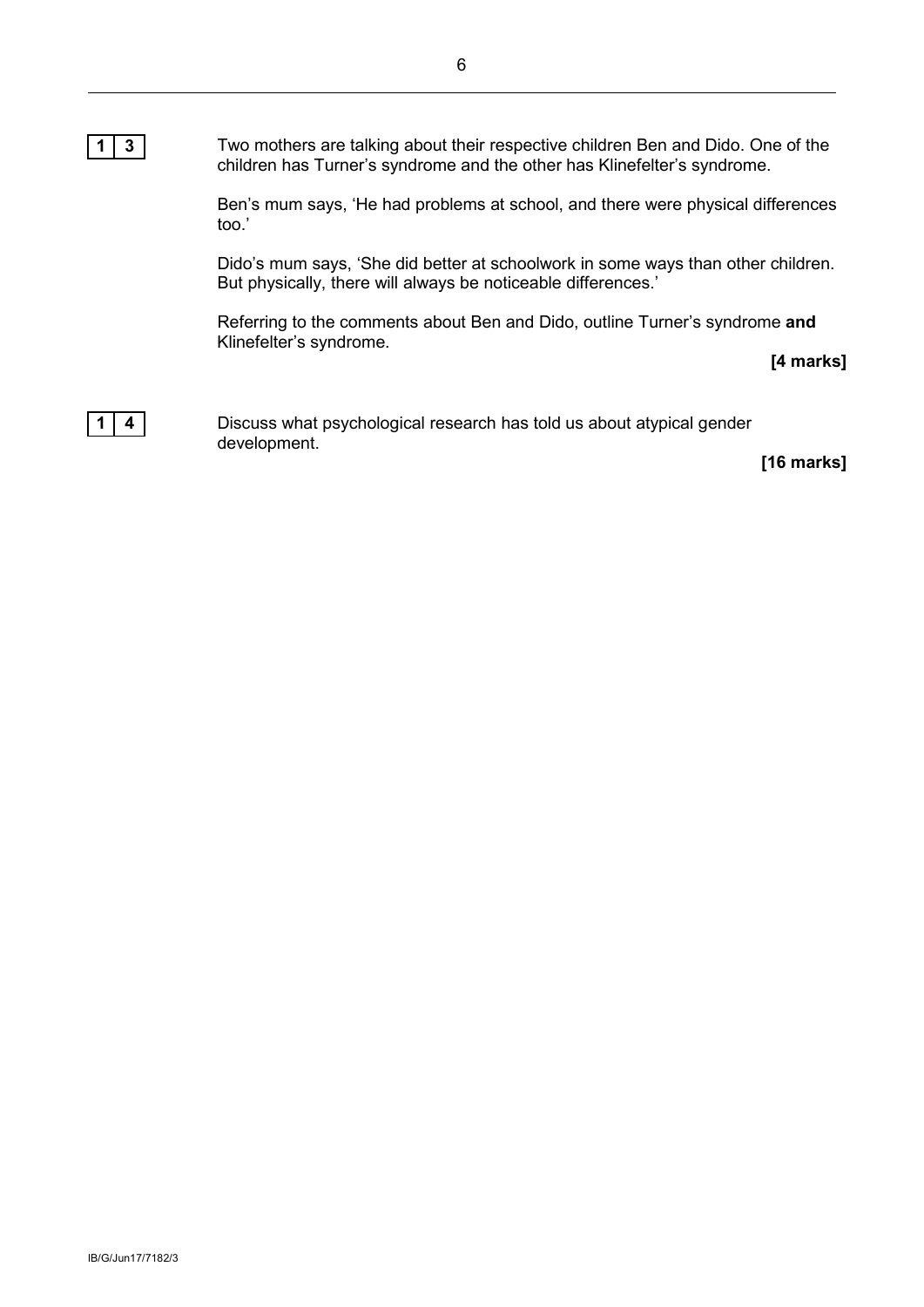

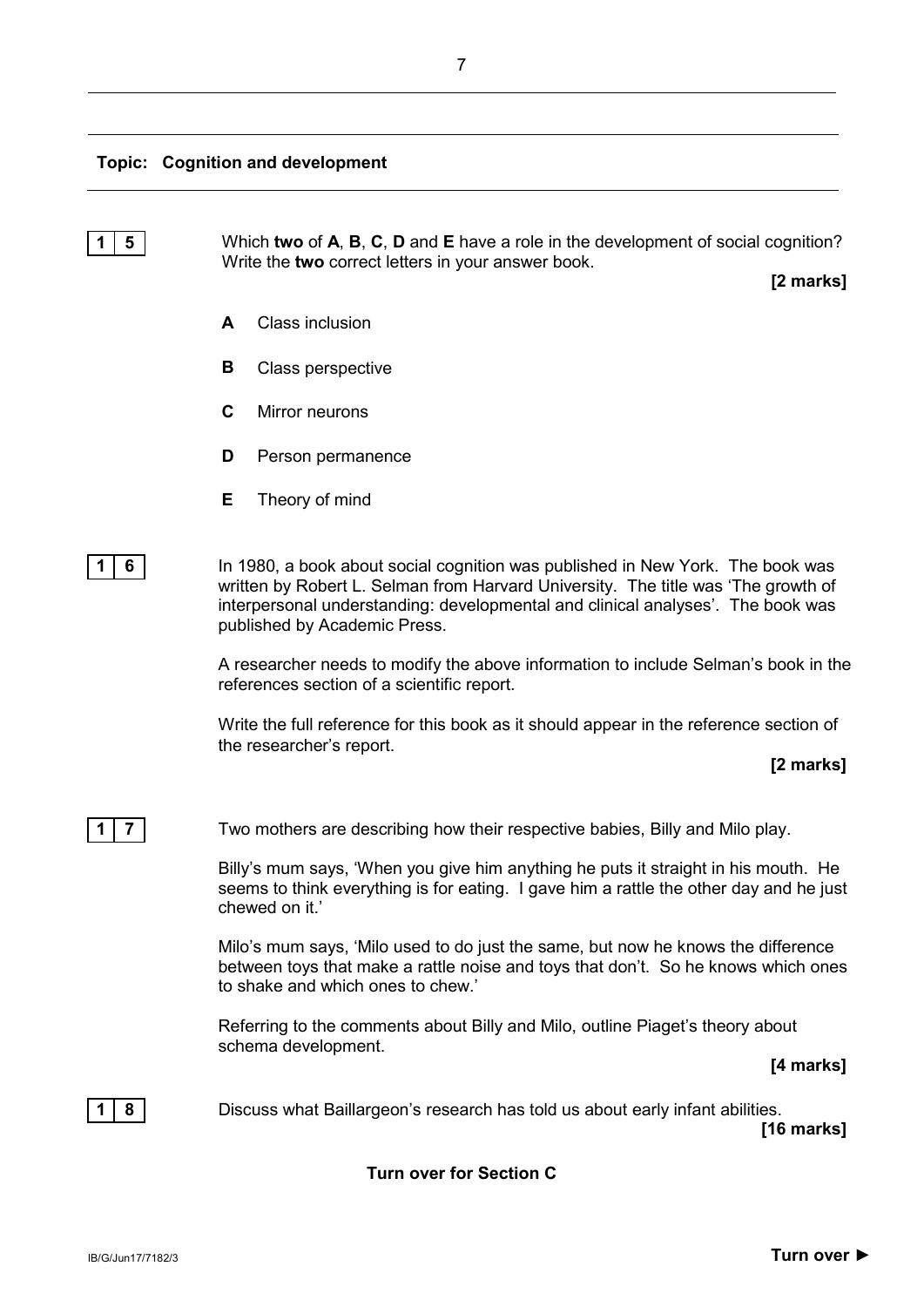#### **Section C**

#### **Schizophrenia or Eating behaviour or Stress**

Choose **one** topic from **Section C**. Answer **all** questions on the topic you choose.

#### **Topic: Schizophrenia**

| 9                | Which of the following best describes neural correlates as an explanation for<br>schizophrenia? Write A, B, C, or D in your answer book.                                                                                                                                       |                                                                                                                                                                               |            |
|------------------|--------------------------------------------------------------------------------------------------------------------------------------------------------------------------------------------------------------------------------------------------------------------------------|-------------------------------------------------------------------------------------------------------------------------------------------------------------------------------|------------|
|                  |                                                                                                                                                                                                                                                                                |                                                                                                                                                                               | $[1$ mark] |
|                  | A                                                                                                                                                                                                                                                                              | There is a correlation between brain plasticity and symptoms of<br>schizophrenia.                                                                                             |            |
|                  | в                                                                                                                                                                                                                                                                              | There is a correlation between brain structure and function and symptoms<br>of schizophrenia.                                                                                 |            |
|                  | $\mathbf{C}$                                                                                                                                                                                                                                                                   | There is a correlation between dysfunctional thinking and symptoms of<br>schizophrenia.                                                                                       |            |
|                  | D                                                                                                                                                                                                                                                                              | There is a correlation between size of neurons and symptoms of<br>schizophrenia.                                                                                              |            |
| $\mathbf 0$<br>2 |                                                                                                                                                                                                                                                                                | Below are four evaluative statements about token economies as used in the<br>treatment of schizophrenia. Which statement is TRUE?<br>Write A, B, C, or D in your answer book. | $[1$ mark] |
|                  | A                                                                                                                                                                                                                                                                              | Token economies can be used effectively in any environment.                                                                                                                   |            |
|                  | B                                                                                                                                                                                                                                                                              | Token economies have a positive effect on thinking.                                                                                                                           |            |
|                  | $\mathbf C$                                                                                                                                                                                                                                                                    | Token economies help to promote acceptable behaviours.                                                                                                                        |            |
|                  | D                                                                                                                                                                                                                                                                              | Token economies address the cause of the problem.                                                                                                                             |            |
| 1<br>2           |                                                                                                                                                                                                                                                                                | Jack has been diagnosed with schizophrenia. He describes his family<br>background to his therapist:                                                                           |            |
|                  | 'I could never talk to mum. She fussed over me all the time. I tried to do what<br>she said, but could never please her. One minute she seemed all affectionate<br>and the next minute she would make nasty comments. My dad hated all the<br>arguments and stayed out of it.' |                                                                                                                                                                               |            |
|                  |                                                                                                                                                                                                                                                                                |                                                                                                                                                                               |            |

Describe the family dysfunction explanation for schizophrenia and explain how Jack's experiences can be linked to the family dysfunction explanation.

**[8 marks]**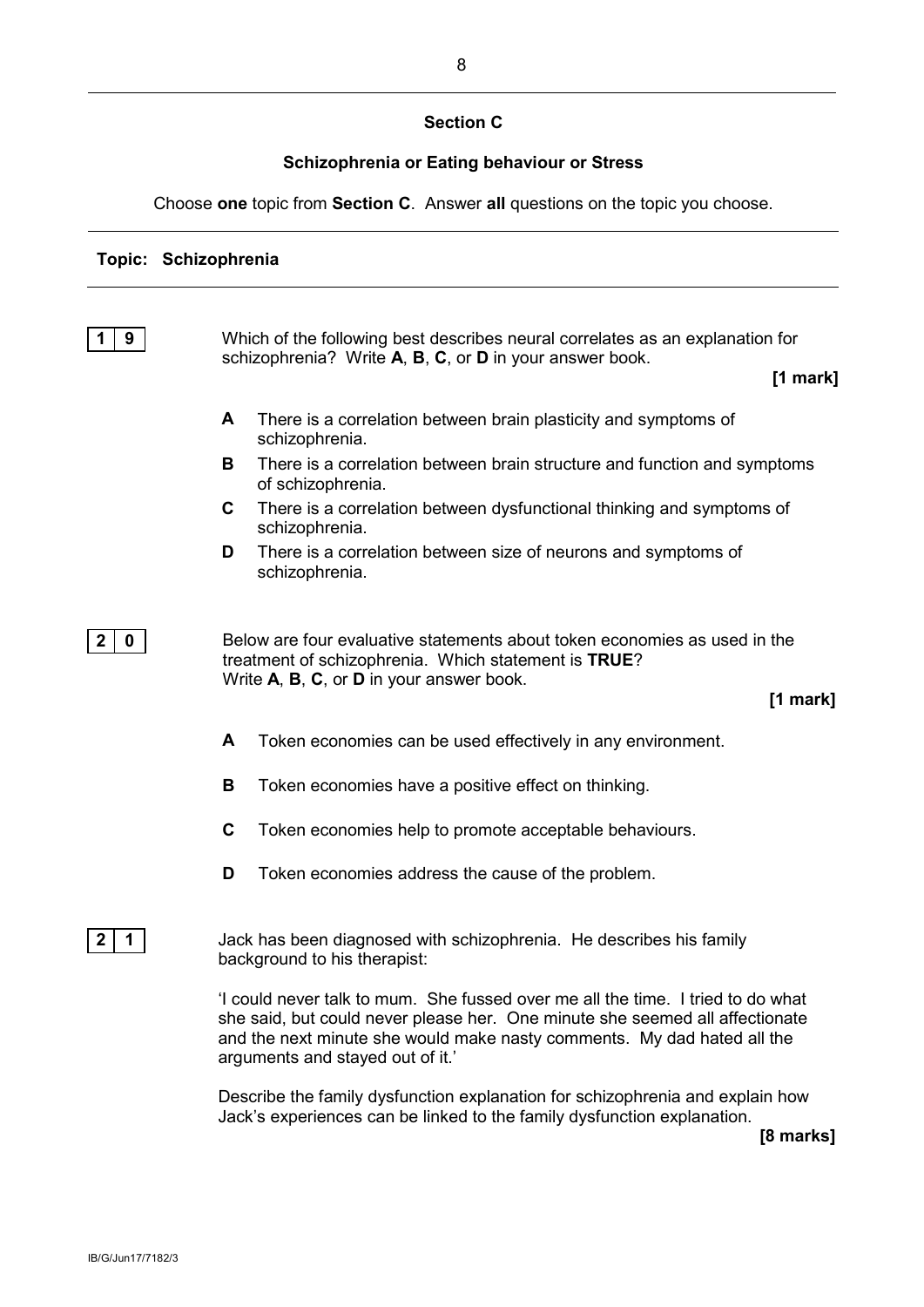| $\mathbf{2}$ | Briefly discuss two limitations of the family dysfunction explanation for<br>schizophrenia.           |
|--------------|-------------------------------------------------------------------------------------------------------|
| -3           | [6 marks]<br>Outline and evaluate the use of antipsychotic drugs to treat schizophrenia.<br>[8 marks] |
|              | <b>Topic: Eating behaviour</b>                                                                        |
|              | Which of the following best describes situations where disinhibition leads to                         |

| <u>VEHICLE OF this rollowing best assumes situations which clisifilmontron is an</u> |            |
|--------------------------------------------------------------------------------------|------------|
| overeating? Write A, B, C, or D in your answer book.                                 |            |
|                                                                                      | $[1$ mark] |

- **A** When environmental cues trigger a loss of control.
- **B** When it would seem rude not to eat what you are given.
- **C** When you are so hungry you cannot stop eating.
- **D** When you do not care what other people think about you.

**2 5** Below are four evaluative statements about the boundary model of obesity. Which statement is **TRUE**? Write **A**, **B**, **C**, or **D** in your answer book.

**[1 mark]**

- **A** The model ignores the role of cognition in eating behaviour.
- **B** The model only explains the behaviour of restrained eaters.
- **C** The model takes account of biological factors in eating behaviour.
- **D** The model takes no account of the effect of motivation on eating behaviour.

**Topic: Eating behaviour continues on the next page**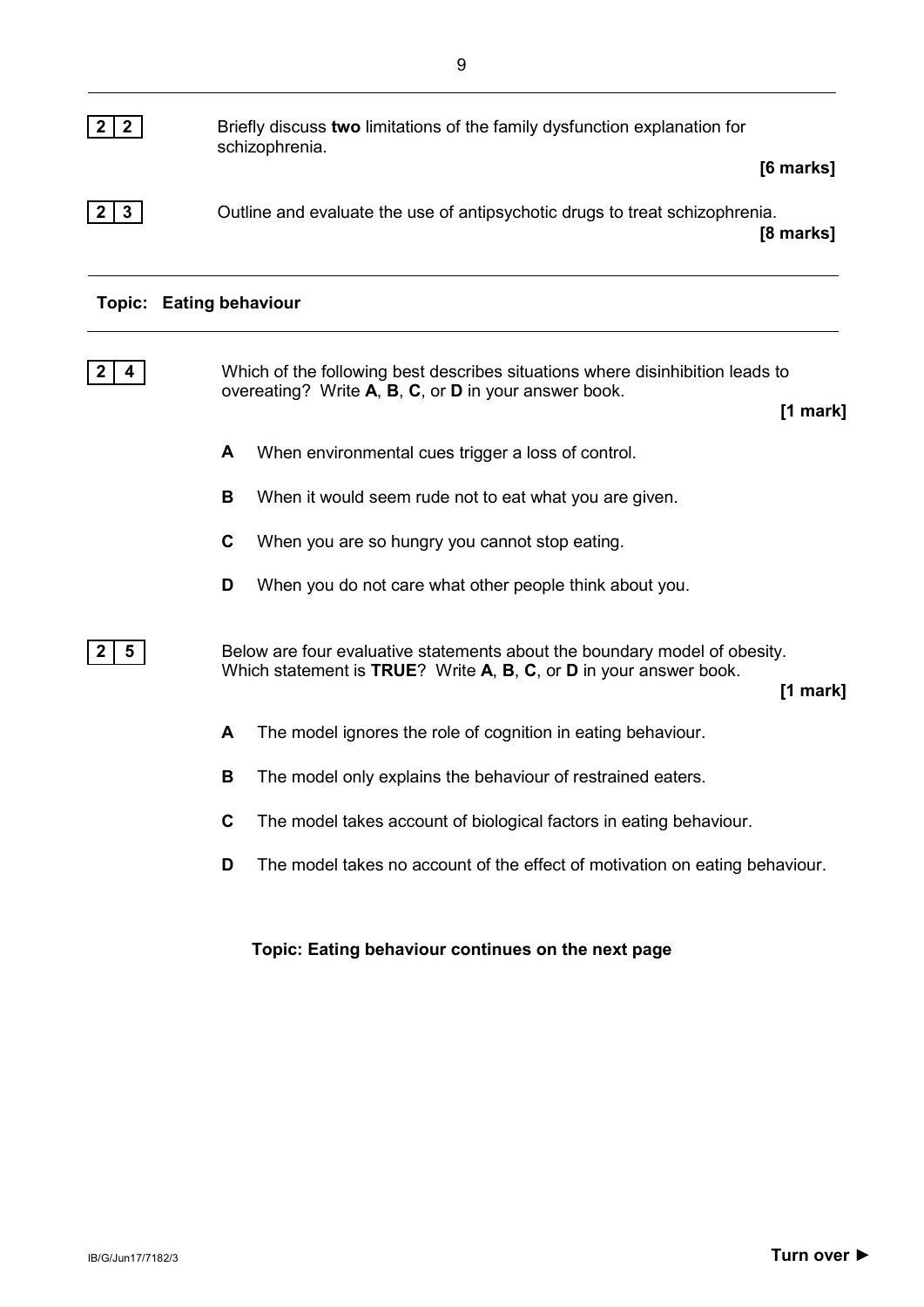| ь | Mia has been diagnosed with anorexia nervosa. She describes her family<br>background to her therapist:                                                                                                                                                                                                                                                  |
|---|---------------------------------------------------------------------------------------------------------------------------------------------------------------------------------------------------------------------------------------------------------------------------------------------------------------------------------------------------------|
|   | 'Mum worries about me constantly and I worry about her. She's always asking me<br>if I'm OK. She spends all her time thinking about me and wants to know everything<br>I do. She even listens in when I'm on the phone. We go shopping together and<br>swap clothes and make-up. But, it has always been the same, and we never argue<br>at our house.' |
|   | Describe the family systems theory explanation for anorexia nervosa and explain<br>how Mia's experiences can be linked to family systems theory.<br>[8 marks]                                                                                                                                                                                           |
|   | Briefly discuss two limitations of the family systems theory explanation for<br>anorexia nervosa.<br>[6 marks]                                                                                                                                                                                                                                          |
|   | Outline and evaluate the evolutionary explanation for food preferences.<br>[8 marks]                                                                                                                                                                                                                                                                    |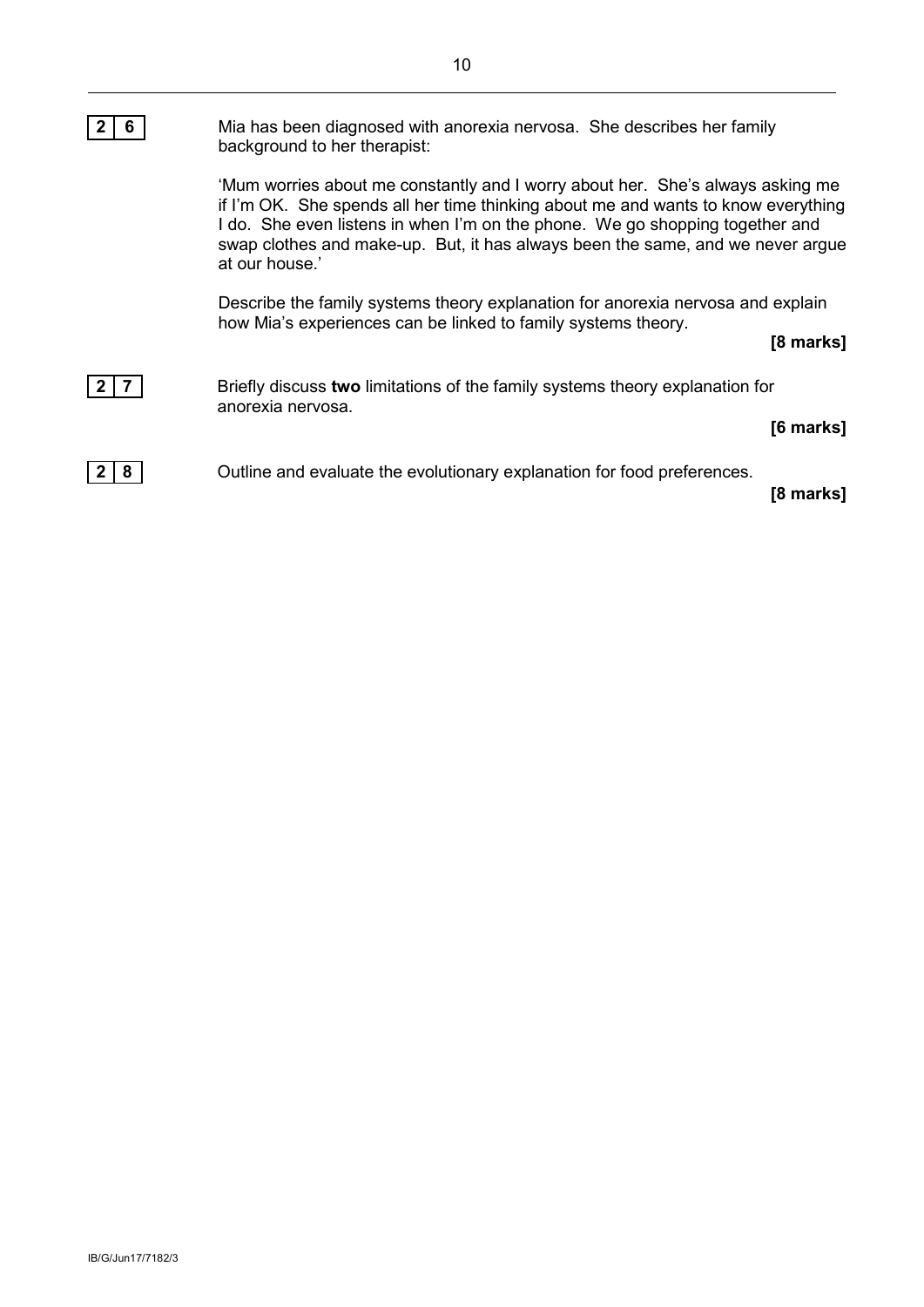# **Topic: Stress**

| 9                   | A steroid hormone that regulates energy use and the immune system, secreted<br>from the adrenal glands when stress is experienced.                                                                                                                                                                                                                                      |  |  |
|---------------------|-------------------------------------------------------------------------------------------------------------------------------------------------------------------------------------------------------------------------------------------------------------------------------------------------------------------------------------------------------------------------|--|--|
|                     | Which of the following substances is described above?<br>Write A, B, C, or D in your answer book.<br>$[1$ mark]                                                                                                                                                                                                                                                         |  |  |
|                     | Adrenaline<br>A                                                                                                                                                                                                                                                                                                                                                         |  |  |
|                     | В<br>Adrenocorticotropin                                                                                                                                                                                                                                                                                                                                                |  |  |
|                     | C<br>Corticotropin-releasing hormone                                                                                                                                                                                                                                                                                                                                    |  |  |
|                     | Cortisol<br>D                                                                                                                                                                                                                                                                                                                                                           |  |  |
| 3<br>$\mathbf 0$    | Below are four evaluative statements about general adaptation syndrome (GAS).<br>Which statement is TRUE? Write A, B, C, or D in your answer book.<br>$[1$ mark]                                                                                                                                                                                                        |  |  |
|                     | It correctly explains how everyone responds in different ways to different<br>A<br>sources of stress.                                                                                                                                                                                                                                                                   |  |  |
|                     | It fails to explain what happens when a person is repeatedly exposed to<br>В<br>stress.                                                                                                                                                                                                                                                                                 |  |  |
|                     | It is better at explaining female responses to stress than male responses to<br>C<br>stress.                                                                                                                                                                                                                                                                            |  |  |
|                     | It wrongly assumes that the body responds in the same way to different<br>D<br>sources of stress.                                                                                                                                                                                                                                                                       |  |  |
| 3<br>1              | Wally worries about work. He lies awake at night worrying that he is not good<br>enough for the job and does not want to go to work in the morning. He thinks that<br>his workmates laugh at him and gets embarrassed when they try to talk to him. He<br>avoids his supervisor because he thinks that his supervisor will tell him off for not<br>working hard enough. |  |  |
|                     | Describe stress inoculation therapy as a way of managing stress and explain how<br>Wally's stress could be managed using stress inoculation.<br>[8 marks]                                                                                                                                                                                                               |  |  |
| $\mathbf{2}$        | Briefly discuss one strength and one limitation of stress inoculation therapy as a<br>way of managing stress.                                                                                                                                                                                                                                                           |  |  |
|                     | [6 marks]                                                                                                                                                                                                                                                                                                                                                               |  |  |
| $3\phantom{a}$<br>3 | Outline and evaluate one or more self-report scales that have been used by<br>psychologists to measure stress.                                                                                                                                                                                                                                                          |  |  |
|                     | [8 marks]                                                                                                                                                                                                                                                                                                                                                               |  |  |

**Turn over for Section D**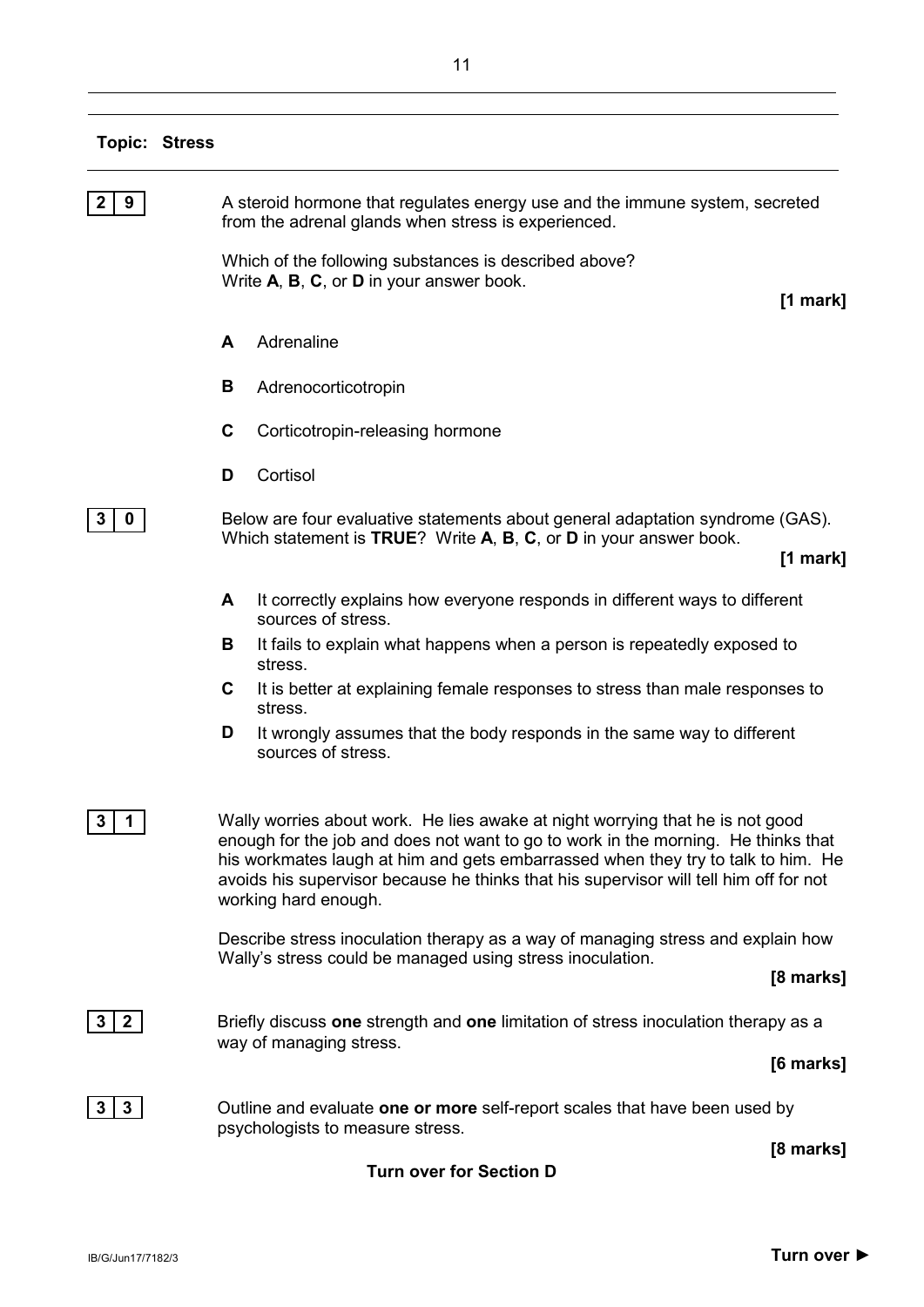# **Section D**

# **Aggression or Forensic Psychology or Addiction**

Choose **one** topic from **Section D**. Answer **all** questions on the topic you choose.

# **Topic: Aggression**

|    | Briefly explain how cognitive priming in the media might influence aggressive<br>behaviour.                                                                                                                                                                                                           |
|----|-------------------------------------------------------------------------------------------------------------------------------------------------------------------------------------------------------------------------------------------------------------------------------------------------------|
|    | [2 marks]                                                                                                                                                                                                                                                                                             |
|    | A psychologist is investigating causes of aggressive behaviour. She interviews<br>teenagers who have been in trouble at school. She asks them to describe their<br>family and early childhood, recording everything that they say. She also looks at<br>information in the teenagers' school reports. |
| 5  | Referring to this investigation, explain the difference between primary and<br>secondary data.<br>[4 marks]                                                                                                                                                                                           |
| 6. | Explain how the psychologist could continue her investigation by carrying out<br>thematic analysis of the interview recordings.<br>[2 marks]                                                                                                                                                          |
|    | Describe and evaluate evolutionary explanations for human aggression.<br>$[16$ marks]                                                                                                                                                                                                                 |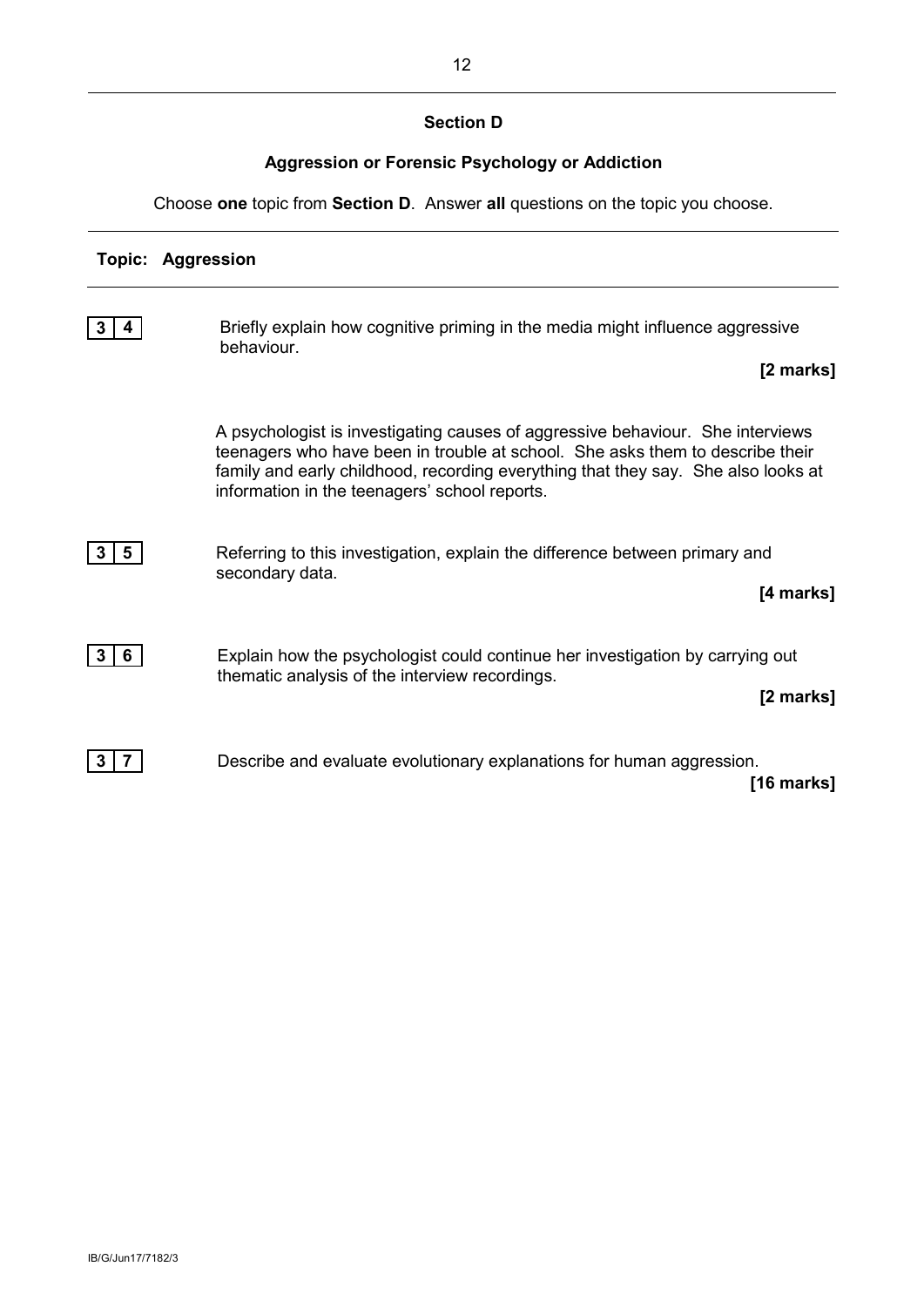# **Topic: Forensic Psychology**

| 8                          | Briefly explain the top-down approach to offender profiling.                                                                                                                                                                                                                                                             | [2 marks]  |
|----------------------------|--------------------------------------------------------------------------------------------------------------------------------------------------------------------------------------------------------------------------------------------------------------------------------------------------------------------------|------------|
|                            | A psychologist is investigating causes of offending. She interviews offenders who<br>are in prison for violent crime. She asks them to describe their family and early<br>childhood, recording everything that they say. She also looks at information in the<br>offenders' court and prison reports.                    |            |
| 3<br>9                     | Referring to this investigation, explain the difference between primary and<br>secondary data.                                                                                                                                                                                                                           |            |
|                            |                                                                                                                                                                                                                                                                                                                          | [4 marks]  |
| $\mathbf 0$<br>4           | Explain how the psychologist could continue her investigation by carrying out<br>thematic analysis of the interview recordings.                                                                                                                                                                                          |            |
|                            |                                                                                                                                                                                                                                                                                                                          | [2 marks]  |
| 1                          | Describe and evaluate cognitive explanations for offending.                                                                                                                                                                                                                                                              | [16 marks] |
| Topic:<br><b>Addiction</b> |                                                                                                                                                                                                                                                                                                                          |            |
| $\mathbf{2}$               | Briefly explain how dopamine is involved in nicotine addiction.                                                                                                                                                                                                                                                          | [2 marks]  |
|                            | A psychologist is investigating causes of addiction to gambling. She interviews<br>people attending debt counselling for problem gamblers. She asks them to<br>describe their family and early childhood, recording everything that they say. She<br>also looks at information in the gamblers' debt counsellor reports. |            |
| $3\phantom{a}$             | Referring to this investigation, explain the difference between primary and<br>secondary data.                                                                                                                                                                                                                           |            |
|                            |                                                                                                                                                                                                                                                                                                                          | [4 marks]  |
| 4                          | Explain how the psychologist could continue her investigation by carrying out                                                                                                                                                                                                                                            |            |
|                            | thematic analysis of the interview recordings.                                                                                                                                                                                                                                                                           | [2 marks]  |
| 5                          | Describe and evaluate cognitive theory as an explanation for gambling addiction.                                                                                                                                                                                                                                         | [16 marks] |
|                            |                                                                                                                                                                                                                                                                                                                          |            |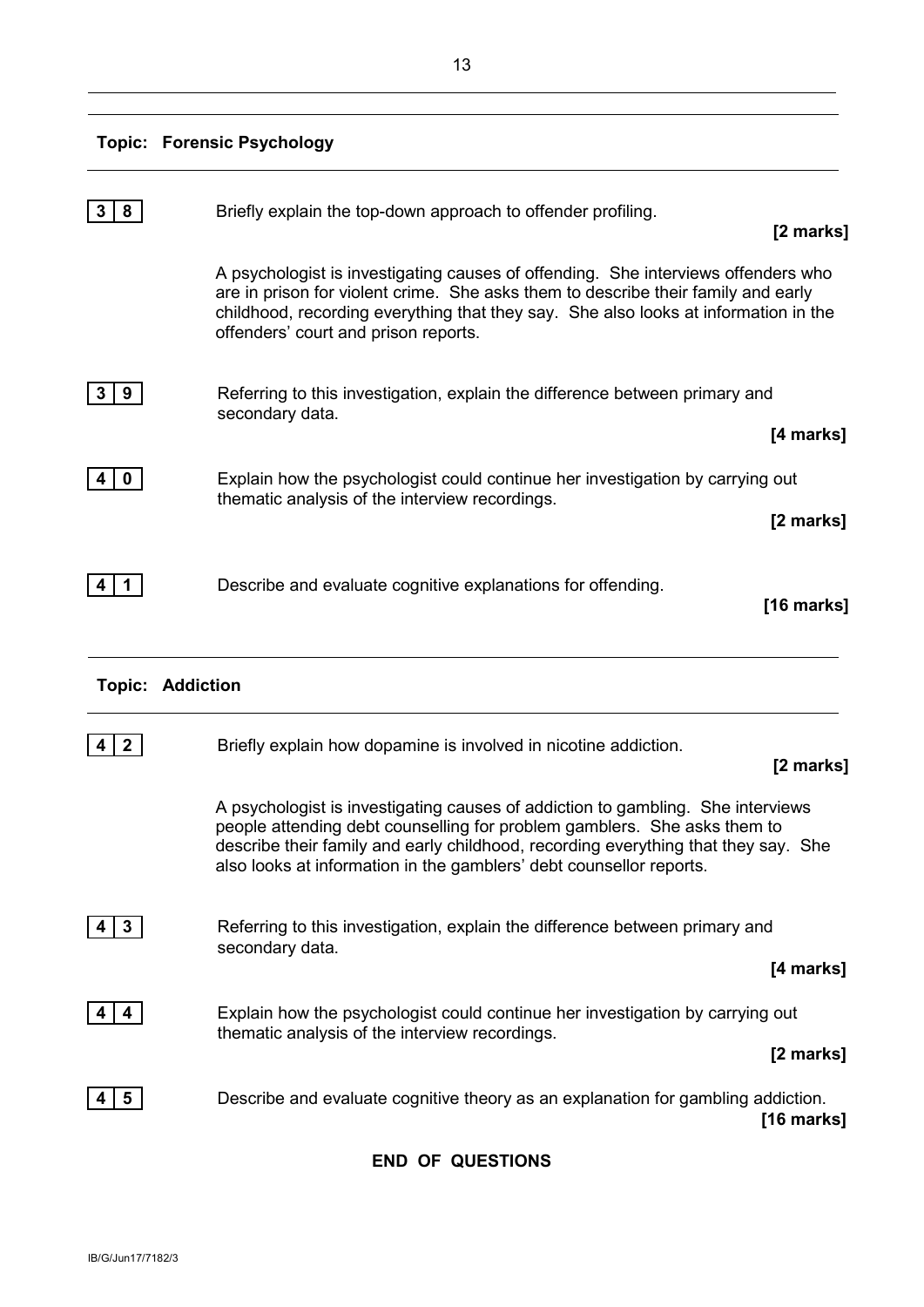# **There are no questions printed on this page**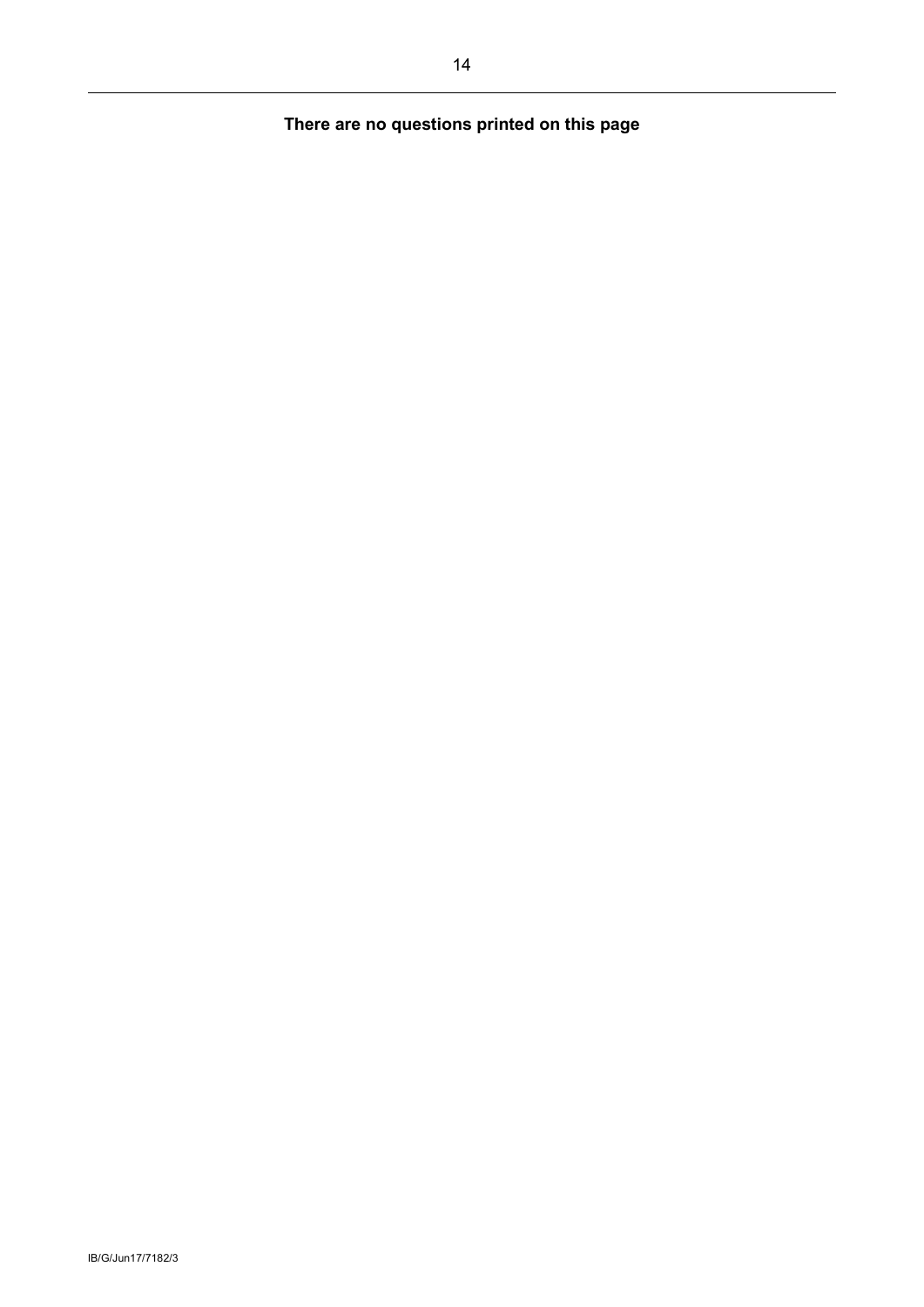# **There are no questions printed on this page**